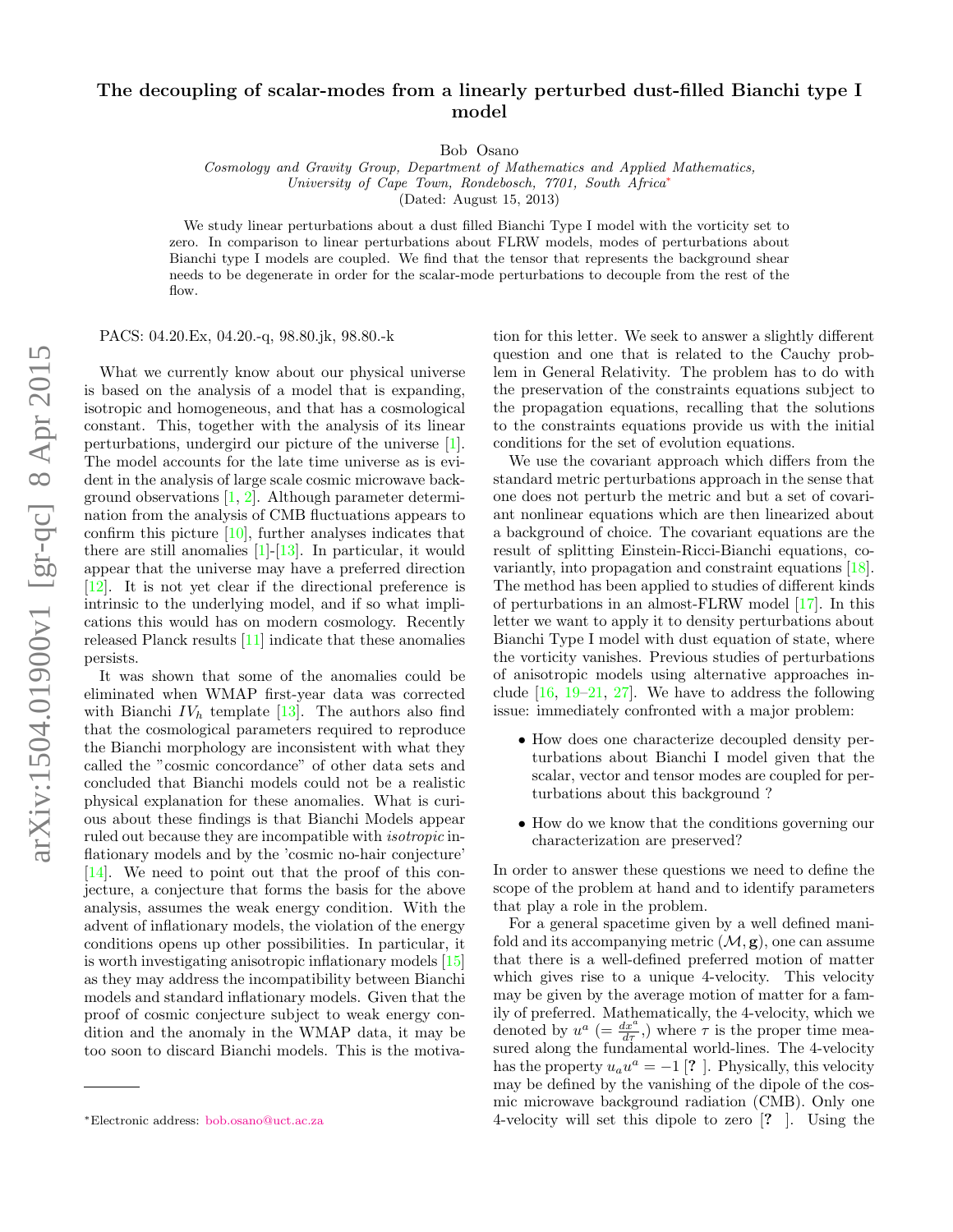4-velocity, we can then define, and make use of the following projection tensors. Parallel projector:

$$
U^a{}_b = -u^a u_b,\tag{1}
$$

and with the properties

$$
U^{a}{}_{c}U^{c}{}_{b}=U^{a}{}_{b},U^{a}{}_{a}=1, \quad U_{ab}u^{b}=u_{a}, \tag{2}
$$

Orthogonal projector:

$$
h_{ab} = g_{ab} + u_a u_b, \tag{3}
$$

which has the properties;

$$
h^{a}{}_{c}h^{c}{}_{b} = h^{a}{}_{b}, \quad h^{a}{}_{a} = 3, \quad h_{ab}u^{b} = 0.
$$
 (4)

We also make use of the permutation tensor  $\varepsilon_{abc}$ , which is given by

$$
\varepsilon_{abc} = u^d \eta_{dabc} \Rightarrow \eta_{abc} = \eta_{[abc]}, \eta_{abc} u^c = 0,\tag{5}
$$

and where  $\eta_{abcd}$  is a  $4$  - dimensional volume element in the rest-space of the fundamental observer. We denote the covariant time derivative of the tensor  $T^{ab}{}_{cd}$  by

$$
T^{ab}{}_{cd} = u^e \nabla_e T^{ab}{}_{cd}.
$$
 (6)

This represents derivative along the observer word-line. The orthogonally projected covariant derivative will be denoted by  $\tilde{\nabla}_a$ , so that the orthogonal projection a  $T^{ab}{}_{cd}$ takes the form

$$
\tilde{\nabla}_e T^{ab}{}_{cd} = h^a{}_f h^b{}_g h^p{}_c h^q{}_d h^r{}_e \nabla_r T^{fg}{}_{pq},
$$

where there is total projection on all indices. If the vorticity is set to zero,  $\nabla$  coincides with the 3-dimensional covariant derivatives. Using these projection tensors, covariant derivatives, and symmetric properties, the 4 velocity  $u_a$  may be split into the following irreducible parts:

$$
\nabla_a u_b = -u_a \dot{u}_b + \tilde{\nabla}_a u_b = \frac{1}{3} \Theta h_{ab} + \sigma_{ab} + \omega_{ab}, \tag{7}
$$

where the trace  $\Theta = \tilde{\nabla}_a u^a$  is the volume-rate of expansion. This rate also determines the Hubble parameter;  $H = \frac{1}{3}\Theta$ .  $\sigma_{ab} = \tilde{\nabla}_{\langle a} u_{b \rangle}$  is the trace-free symmetric rate of shear tensor such that  $\sigma_{ab}u^b = 0$ ,  $\sigma_a^a = 0$ .  $\omega_{ab} = \tilde{\nabla}_{[a}u_{b]}$ is the skew-symmetric vorticity tensor.

Orthogonal projection allows the above covariant quantities to represent respective behaviour in the restframe of the fundamental observer. This rest frame coincides with the orthogonal hyper-surfaces in the case where vorticity is absent. In general the Einstein-Ricci-Bianchi equations may be covariantly split into propagation and constraint equations. The full non-linear set of equations include, the propagation equations:

$$
\dot{\rho} + \Theta \rho = 0, (8)
$$

$$
\dot{\Theta} + \frac{1}{3} \Theta^2 + \sigma_{ab} \sigma^{ab} + \frac{1}{2} \rho = 0, (9)
$$

$$
\dot{\sigma}_{ab} + \frac{2}{3}\Theta\sigma_{ab} + \sigma_{c\langle a}\sigma_{b\rangle}{}^c + E_{ab} = 0(10)
$$

$$
\dot{E}_{ab} + \Theta E_{ab} - curl H_{ab} - 3\sigma_{c\langle a} E_{b\rangle}{}^c + \frac{1}{2}\rho \sigma_{ab} = 0(11)
$$
  

$$
\dot{H}_{ab} + \Theta H_{ab} - 3\sigma_{c\langle a} H_{b\rangle}^c + curl(E)_{ab} = 0(12)
$$

and the constraints:

$$
\tilde{\nabla}^b \sigma_{ab} = -\frac{2}{3} \tilde{\nabla}_a \Theta, \qquad (13)
$$

$$
curl(\sigma)_{ab} = H_{ab}, \t\t(14)
$$

$$
\tilde{\nabla}^b E_{ab} = \frac{1}{3} \tilde{\nabla}_a \rho + \varepsilon_{abc} \sigma^b{}_d H^{cd}, \qquad (15)
$$

$$
\tilde{\nabla}^b H_{ab} = -\varepsilon_{abc} \sigma^b{}_d E^{cd}.
$$
 (16)

We linearize these equations about a dust filled Bianchi I background with zero vorticity. The background quantities are the rate of expansion  $( \Theta)$ , the shear tensor  $(\sigma_{ab})$ , the energy density (ρ) and the *electric* part of the Weyl tensor  $(E_{ab})$ . Scalar-mode of perturbations are given by the conditions:

$$
\tilde{\nabla}^b \rho \neq 0, \tilde{\nabla}^b \Theta \neq 0, \tilde{\nabla}^b \sigma^2 \neq 0, H_{ab} = 0.
$$
 (17)

The possibility of information exchange via gravitational waves or sound is eliminated by setting  $H_{ab} = 0$  and  $p = 0$ . Models with these conditions are called Silent universes  $[23]-[24]$  $[23]-[24]$  $[23]-[24]$ . The vanishing of the magnetic part of the Weyl tensor leads to a new constraint,  $curl E_{ab} = 0$ . These conditions modify the propagation and the constraints equations as follows:

$$
\dot{\rho} = -\Theta \rho,\tag{18}
$$

<span id="page-1-0"></span>
$$
\dot{\Theta} = -\frac{1}{3}\Theta^2 - \sigma_{ab}\sigma^{ab} - \frac{1}{2}\rho,\tag{19}
$$

$$
\dot{\sigma}_{ab} = -\frac{2}{3} \Theta \sigma_{ab} - \sigma_{c\langle a} \sigma_{b \rangle}{}^c - E_{ab}, \tag{20}
$$

$$
\dot{E}_{ab} = -\Theta E_{ab} + 3\sigma_{c\langle a} E_{b\rangle}{}^c - \frac{1}{2}\rho \sigma_{ab}.
$$
 (21)

and

$$
C_{a}^{1} = \tilde{\nabla}^{b} \sigma_{ab} - \frac{2}{3} \tilde{\nabla}_{a} \Theta = 0, \qquad (22)
$$

<span id="page-1-1"></span>
$$
C^2_{\ \ ab} = \ \operatorname{curl} \sigma_{ab} = 0,\tag{23}
$$

$$
C^3{}_a = \tilde{\nabla}^b E_{ab} - \frac{1}{3} \tilde{\nabla}_a \rho = 0, \qquad (24)
$$

$$
C^4_{\ a} = \varepsilon_{abc} \sigma^b{}_d E^{cd} = 0,\tag{25}
$$

$$
C_{ab}^5 = \operatorname{curl} E_{ab} = 0. \tag{26}
$$

The last constraint equation is as a result of setting  $H_{ab} = 0$ . We have adopted the notation  $C^{(A)} = 0$  used in [\[25\]](#page-3-16) where,

$$
C^{(A)} = \{ \tilde{\nabla}^b \sigma_{ab} - \frac{2}{3} \tilde{\nabla}_a \Theta, \operatorname{curl} \sigma_{ab} - H_{ab}, .. \}
$$
 (27)

and  $A = 1...5$ . The evolution of  $C^A$  along  $u^a$  is given by the system of equations  $\dot{C}^A = \mathcal{F}^A(C^B)$ , where  $\mathcal{F}^A$  do not have time derivatives. Detailed constraints analysis in the  $1 + 3'$  formalism was given in [\[25\]](#page-3-16) for the case of general nonlinear perturbations in FLRW models with dust equation of state, and in [\[26\]](#page-3-17) for barotropic perfect fluid case for FLRW. In our analysis we find,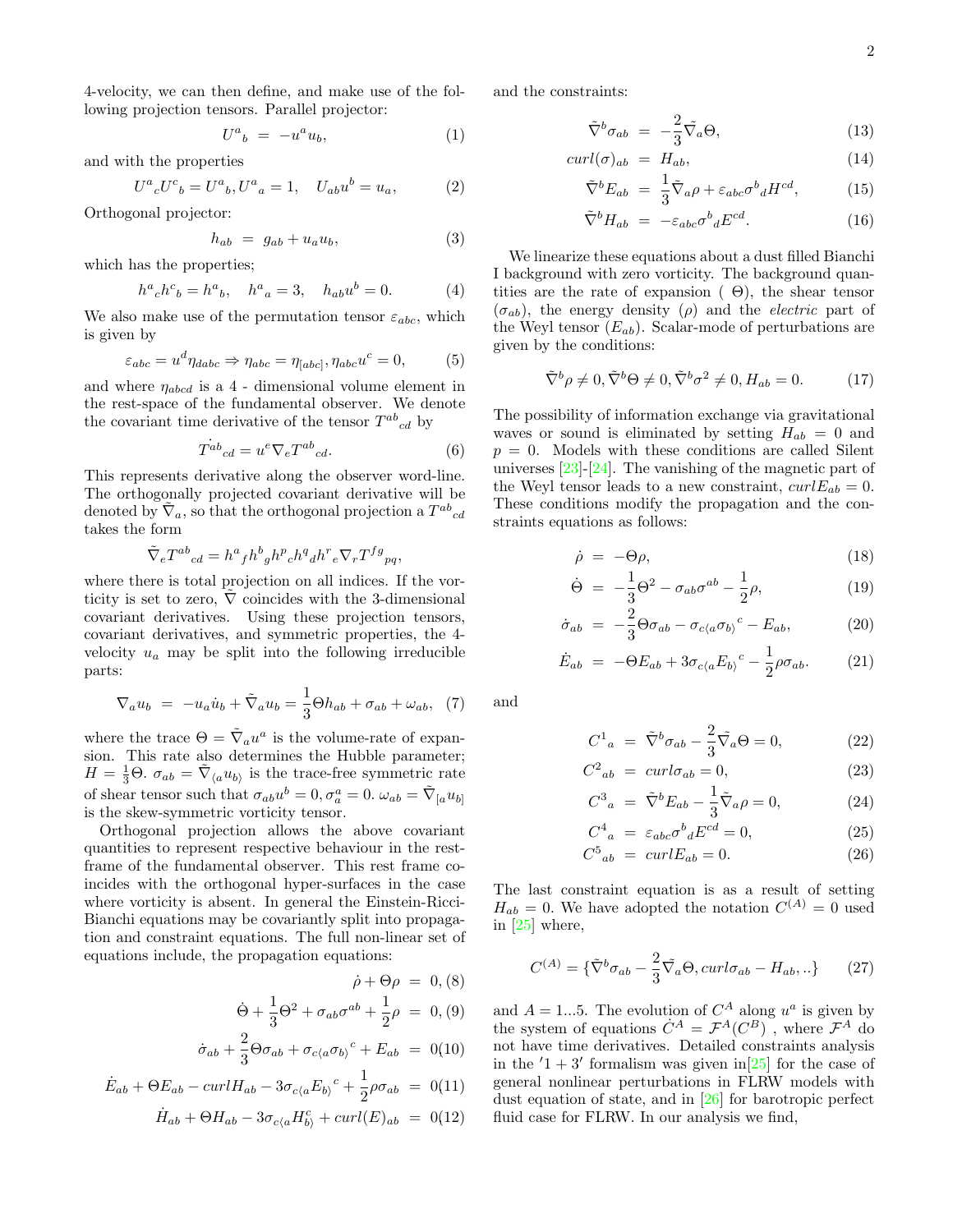<span id="page-2-0"></span>
$$
\dot{C}^1{}_a + \Theta C^1{}_a + C^3{}_a - 2\epsilon_a{}^{bc} \sigma_b{}^d C^2{}_{cd} = 0, \qquad (28)
$$

$$
\dot{C}^2{}_{ab} + \Theta C^2{}_{ab} + \epsilon^{cd}{}_{(a} \sigma_{b)}{}_{c} C^1{}_{d} = 0, \tag{29}
$$

$$
\dot{C}^3{}_a + \frac{4}{3}\Theta C^3{}_a - \frac{3}{2}E_a{}^b C^1{}_b - \frac{1}{2}\sigma_a{}^b C^3{}_b + \frac{1}{2}\rho C^1{}_a - \frac{1}{2}curl C^4{}_a = \zeta_a^{(3)},\tag{30}
$$

$$
\dot{C}^4{}_a + \frac{5}{3} \Theta C^4{}_a = \zeta_a^{(4)} \tag{31}
$$

$$
\dot{C}^5{}_{ab} + \frac{4}{3} \Theta C^5{}_{ab} - \frac{3}{2} C^1{}_{c(a} E_{b)}{}^c - \frac{3}{2} C^3{}_{c(a} \sigma_{b)}{}^c + \frac{1}{2} \rho C^2{}_{ab} = \zeta^{(5)}_{ab}.
$$
\n(32)

where the terms on the right hand side are new constraint conditions given by

$$
\zeta^{(3)}_{a} = -\epsilon_{a}{}^{bc} (E_b{}^d C^2_{cd} - \sigma^d{}_b C^5_{cd})
$$
\n(33)

$$
\zeta^{(4)}{}_{a} = -\varepsilon_{abc}\sigma_{e}{}^{b} \sigma^{d}{}^{e} E^{c}{}_{d} - \varepsilon_{abc}\sigma^{b}{}_{d}\sigma_{e}{}^{c} E^{d}{}^{e}
$$
\n(34)

$$
\zeta^{(5)}{}_{ab} = 3curl(\sigma^c_{\langle a}E_{b\rangle c}) - \sigma^e{}_{c}\varepsilon^{cd}{}_{(a}\tilde{\nabla}_{|e|}E_{b)d} - \frac{3}{2}\varepsilon^{cd}{}_{(a}E_{b)d}\tilde{\nabla}_e\sigma^e{}_c - \frac{3}{2}\varepsilon^{cd}{}_{(a}\sigma_{b)d}\tilde{\nabla}_eE^e_c.
$$
\n(35)

Equation [\(28\)](#page-2-0) requires [\(19\)](#page-1-0), [\(20\)](#page-1-0), [\(22\)](#page-1-1), [\(23\)](#page-1-1), [\(24\)](#page-1-1), [\(40\)](#page-3-18), [\(46\)](#page-3-18) and [\(43\)](#page-3-18). Equation [\(29\)](#page-2-0) requires [\(20\)](#page-1-0), [\(22\)](#page-1-1), [\(23\)](#page-1-1), [\(42\)](#page-3-18) and [\(48\)](#page-3-18). Equation [\(30\)](#page-2-0) requires [\(18\)](#page-1-0), [\(20\)](#page-1-0), [\(21\)](#page-1-0), [\(22\)](#page-1-1), [\(24\)](#page-1-1), [\(25\)](#page-1-1), [\(40\)](#page-3-18) and [\(46\)](#page-3-18). Equation [\(31\)](#page-2-0) requires [\(20\)](#page-1-0), [\(21\)](#page-1-0), and  $(25)$ . Equation  $(32)$  requires  $(48)$ ,  $(21)$ ,  $(23)$ ,  $(25)$  and  $(26)$ . The point about this is that the original constraints are said to be preserved if we can demonstrate that all the new constraint vanish.

Using equation [\(20\)](#page-1-0),  $\zeta_a^{(4)}$  can be written in the form given below. Equivalently, using equation (20), the electric part of the Weyl tensor can be eliminated from  $\zeta_{ab}^{(5)}$ , which leads to the form given below:

<span id="page-2-1"></span>
$$
\zeta^{(4)}{}_{a} = \varepsilon_{abc} [\sigma^{b}{}_{d}\sigma_{e}{}^{c} \dot{\sigma}^{d}{}_{e} - \sigma_{e}{}^{c} \sigma^{d}{}_{e}\dot{\sigma}^{b}{}_{d} + \sigma^{b}{}_{d}\sigma_{e}{}^{c} \sigma_{f}{}^{d}{}_{d}\sigma^{e}{}_{f} - \sigma_{e}{}^{c} \sigma^{d}{}_{e}\sigma_{f}{}^{b} \sigma_{d}{}_{f} \dot{\sigma}^{f}{}_{f}].
$$
\n
$$
\zeta_{ab}^{(5)} = \frac{3}{2} \varepsilon_{cd(a}\sigma_{b)}{}^{d}\tilde{\nabla}_{e}\dot{\sigma}^{ec} + \frac{3}{2} \varepsilon_{cd(a}\dot{\sigma}^{d}_{b)}\tilde{\nabla}_{e}\sigma^{ec} + 2\Theta\varepsilon_{cd(a}\sigma_{b)}{}^{d}\tilde{\nabla}_{e}\sigma^{ec} + 3\varepsilon_{cd(a}\sigma_{b)}{}^{d}\sigma^{ec}\tilde{\nabla}_{f}\sigma^{f}_{e}
$$
\n
$$
+ 3\varepsilon_{cd(a}\sigma_{b)}{}^{d}\tilde{\nabla}_{e} (\sigma^{f\langle c}\sigma^{e)}{}_{f}) + \sigma_{e}{}^{c}\varepsilon_{cd\langle a}\tilde{\nabla}^{e}\dot{\sigma}^{d}_{b)} + \frac{2}{3}\Theta\sigma_{e}{}^{c}\varepsilon_{cd\langle a}\tilde{\nabla}^{e}\sigma_{b\rangle}{}^{d} + \sigma_{e}{}^{c}\varepsilon_{cd\langle a}\sigma_{b\rangle}{}^{d}\tilde{\nabla}^{f}\sigma^{e}{}_{f}
$$
\n
$$
+ \sigma_{e}{}^{c}\varepsilon_{cd\langle a}\tilde{\nabla}^{e} (\sigma_{b)f}\sigma^{df}) + \frac{3}{2}\varepsilon_{cd\langle a}\sigma_{b\rangle}{}^{c}\tilde{\nabla}_{e}\dot{\sigma}^{ec} + \frac{3}{2}\varepsilon_{cd\langle a}\dot{\sigma}^{e}\dot{\nabla}^{e}\sigma_{b\rangle}{}^{d} + \Theta\varepsilon_{cd\langle a}\sigma_{b\rangle}{}^{d}\tilde{\nabla}_{e}\sigma_{b\rangle}{}^{c} + \Theta\varepsilon_{cd\langle a}\sigma_{b\rangle}{}^{d}\tilde{\nabla}_{e}\sigma^{ec}
$$
\n
$$
+ \Theta\varepsilon_{cd\langle a}\sigma^{ec}\tilde{\nabla}_{
$$

It can be shown that the terms in equation [36](#page-2-1) cancel each other out. The fully expanded form of  $\zeta_{ab}^{(5)}$  given by equation [37](#page-2-1)  $\zeta^{(5)}_{ab}$  is equivalent to equation (15) in [\[26\]](#page-3-17), where it is shown there that the term vanishes when the shear is diagonal and degenerate. We note that our equation [25](#page-1-1) shows that one can choose a common eigen-frame for both shear and the electric part of the Weyl tensor, and one that leads to a simultaneous diagonalization of both. Such an eigen-frame is Fermi transported along the 4-velocity. This can be achieved by setting the offdiagonal terms of the shear and the electric part of the Weyl tensor set to zero. It is then possible to choose a tracefree-adapted irreducible frame components for  $\sigma_{ab}$ and  $E_{ab}$  defined by

$$
\sigma_+ := -\frac{1}{2}\sigma_{11} = \frac{1}{2}(\sigma_{22} + \sigma_{33}), \sigma_- := \frac{1}{2\sqrt{3}}(\sigma_{22} - \sigma_{33}),
$$

and where vorticity is zero.  $E_{+/-}$  is defined in a similar manner.  $\zeta_{ab}^{(5)}$  now takes a form similar to equations 67-69

in [\[26\]](#page-3-17). From our equation [\(25\)](#page-1-1),  $(\sigma_- = 0 \Rightarrow E_- = 0)$ . It is then straightforward to show, using the tetrad formalism, that  $\sigma_- = 0$ (*i.e.* $\sigma_{22} = \sigma_{33}$ ) leads to  $\zeta_{ab}^{(5)} = 0$ . This means that, subject to the preceding discussions, all the new constraints vanish leading the preservation of the original constraints. This implies that the conditions given above for pure, or decoupled, density perturbations about a dust filled Bianchi I model with zero vorticity represent consistent characterization only when the background shear tensor is degenerate.

It is important to point out that this is not a proof that the solutions to the constraints exist only that if solutions exist, then they evolve consistently. The question of existence is one that needs to be investigated. Such an investigation should show how to construct a metric from given initial data in the covariant formalism. This notwithstanding, one can now study the decoupled perturbations as will be presented in [\[28\]](#page-3-19).

The following commutation relations for a scalar quan-